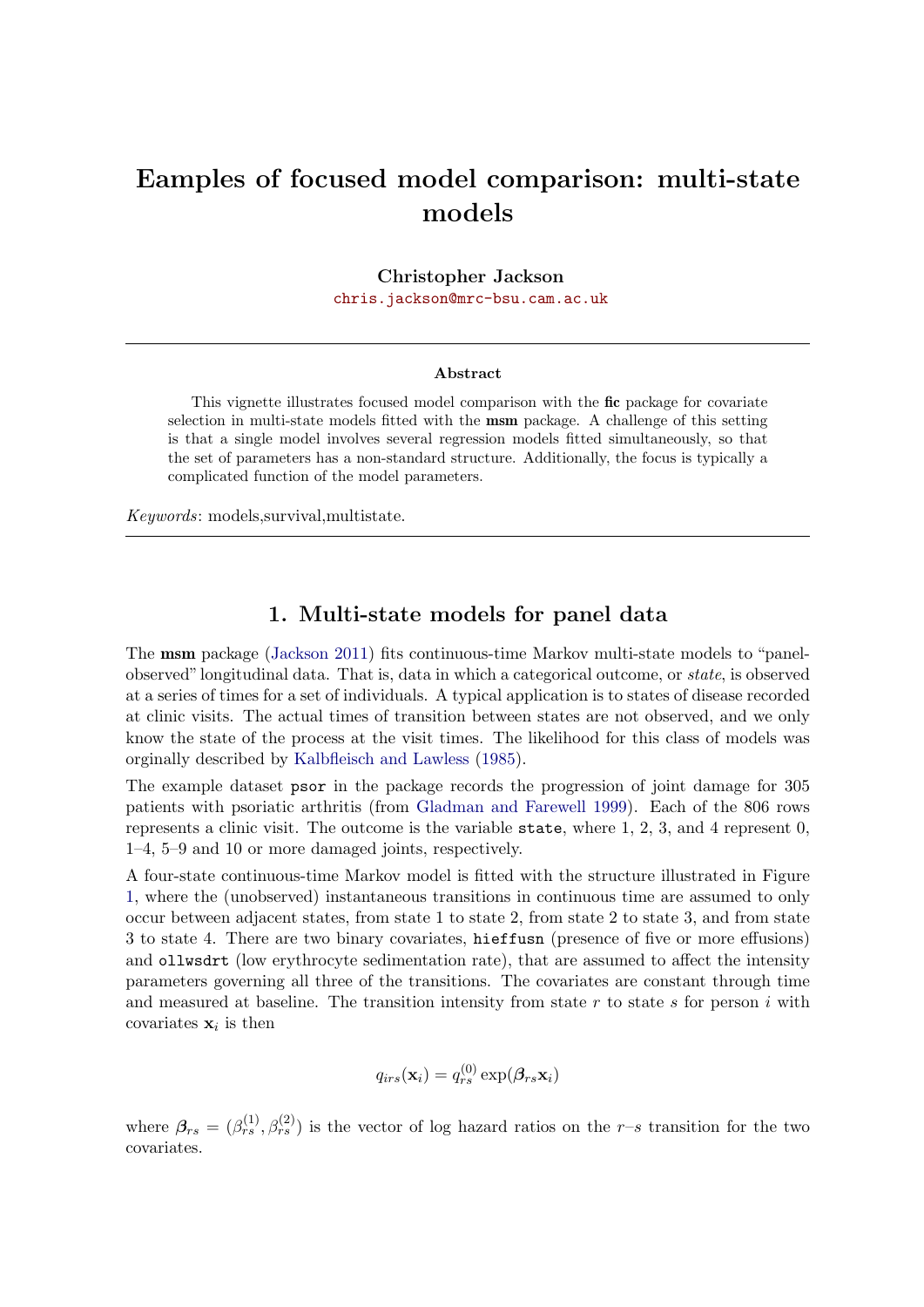

<span id="page-1-0"></span>Figure 1: Multi-state transition structure and parameters for the psoriatic arthritis example

To fit the model in msm, a matrix Qind is defined that indicates which instantaneous transitions are permitted, from the state indicated in the rows to the state indicated in the columns. The msm function fits the model with the given covariates, which by default affect all transitions.

```
if (!require("msm"))
    stop("The `msm` package should be installed
to run code in this vignette")
## Loading required package: msm
Qind \leftarrow \text{rbind}(c(0, 1, 0, 0)),c(0, 0, 1, 0),
              c(0, 0, 0, 1),
              c(0, 0, 0, 0)psor.wide.msm <- msm(state ~ months, subject=ptnum, data=psor,
                      qmatrix = Qind, gen.inits=TRUE,
                      covariates = \text{``ollwsdrt+hieffusn)}psor.wide.msm
##
## Call:
## msm(formula = state ~ months, subject = ptnum, data = psor, qmatrix = Qind,
gen.inits = TRUE, covariates = \simollwsdrt + hieffusn)
##
## Maximum likelihood estimates
## Baselines are with covariates set to their means
##
## Transition intensities with hazard ratios for each covariate
## Baseline
## State 1 - State 1 -0.1004 (-0.12750,-0.07898)
## State 1 - State 2 0.1004 ( 0.07898, 0.12750)
## State 2 - State 2 -0.1623 (-0.20601,-0.12789)
## State 2 - State 3 0.1623 ( 0.12789, 0.20601)
## State 3 - State 3 -0.2607 (-0.34952,-0.19453)
## State 3 - State 4 0.2607 ( 0.19453, 0.34952)
## ollwsdrt
\# State 1 - State 1
```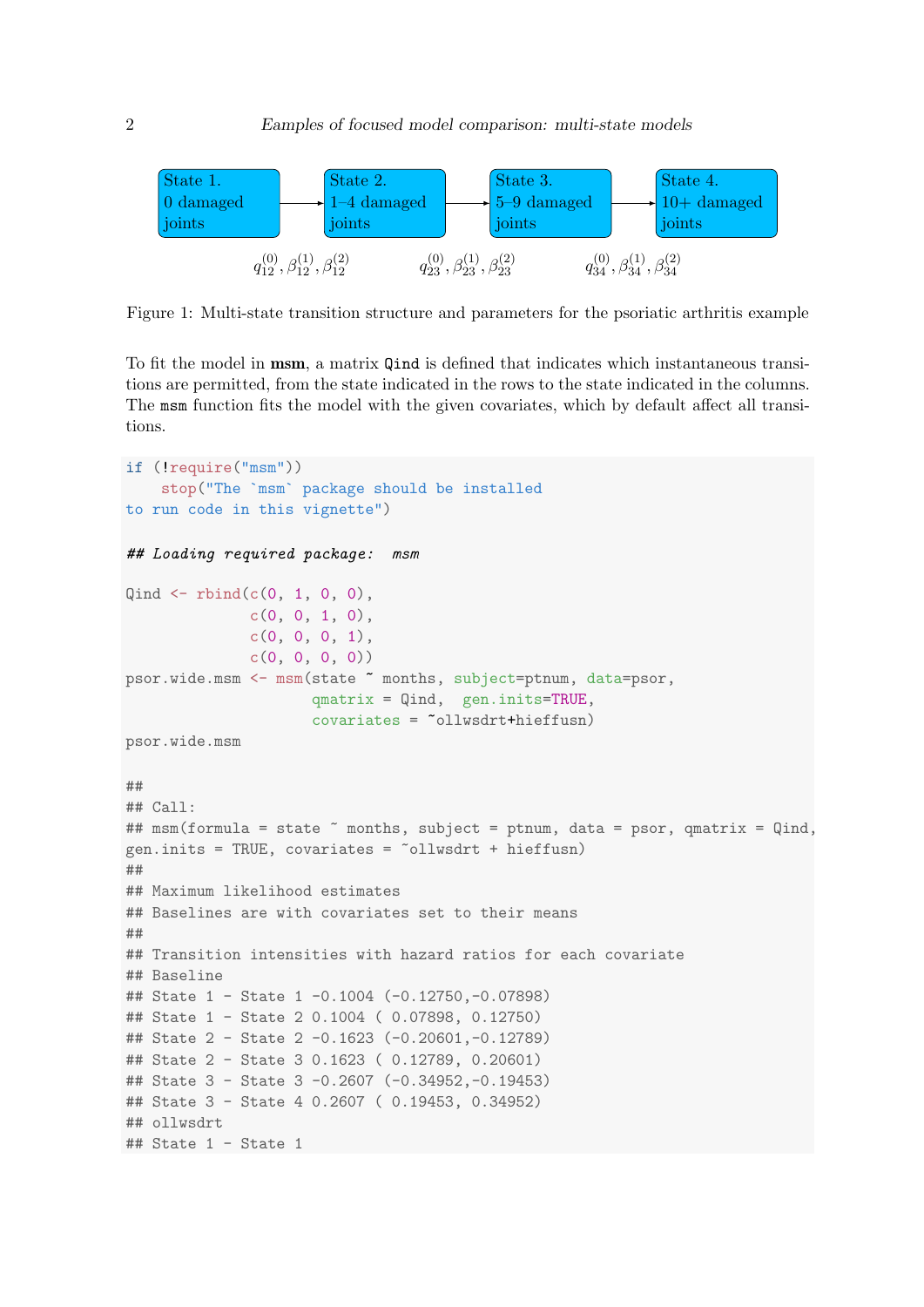```
## State 1 - State 2 0.7320 (0.4258,1.2585)
## State 2 - State 2
## State 2 - State 3 0.4579 (0.2643,0.7932)
## State 3 - State 3
## State 3 - State 4 1.5757 (0.7776,3.1928)
## hieffusn
## State 1 - State 1
## State 1 - State 2 2.338 (1.0937,4.997)
## State 2 - State 2
## State 2 - State 3 1.681 (0.9500,2.975)
## State 3 - State 3
## State 3 - State 4 1.394 (0.7738,2.511)
##
## -2 * log-likelihood: 1113
## [Note, to obtain old print format, use "printold.msm"]
```
The hazard ratios  $\exp(\beta_{rs})$  for the two covariates are presented in the model output. The confidence intervals include a wide range of values, generally including a hazard ratio of 1, and are wide compared to the confidence intervals for the baseline rates. This suggests that a smaller model might give more precise estimates.

### 2. Focused comparison of multi-state models fitted with "msm"

Focused model comparison is performed to assess whether removing the covariate effects for particular transitions lead to more precise estimates of a focus quantity, defined below. The unusual feature of this example, compared to a standard covariate selection problem, is that the model involves three regressions fitted simultaneously, one for each transition.

We compare the wide model and six further submodels with covariates on different transitions, as defined in the table below. Model 7 is the wide model where both covariates affect all transitions, and models 1–6 are defined by fixing particular  $\beta_{rs}$  to 0 in the wide model.

|                | Model ollwsdrt hieffusn        |       |
|----------------|--------------------------------|-------|
|                | affects transition from state: |       |
| 1              | none                           | none  |
| $\overline{2}$ | none                           | 3     |
| 3              | none                           | 2,3   |
| 4              | none                           | 1,2,3 |
| 5              | З                              | 1,2,3 |
| 6              | 2,3                            | 1,2,3 |
|                | 1,2,3                          | 1,2,3 |

Table 1: Specification of multi-state regression models being compared

The seven models correspond to the rows of the following indicator matrix that can be supplied to fic to compare the models. The columns indicate the parameters, in the order  $(q_{12}^{(0)}, q_{23}^{(0)}, q_{34}^{(0)}, \beta_{12}^{(1)}, \beta_{23}^{(1)}, \beta_{34}^{(2)}, \beta_{23}^{(2)}, \beta_{23}^{(2)}, \beta_{34}^{(2)})$ . This is the order understood by the updatepars.msm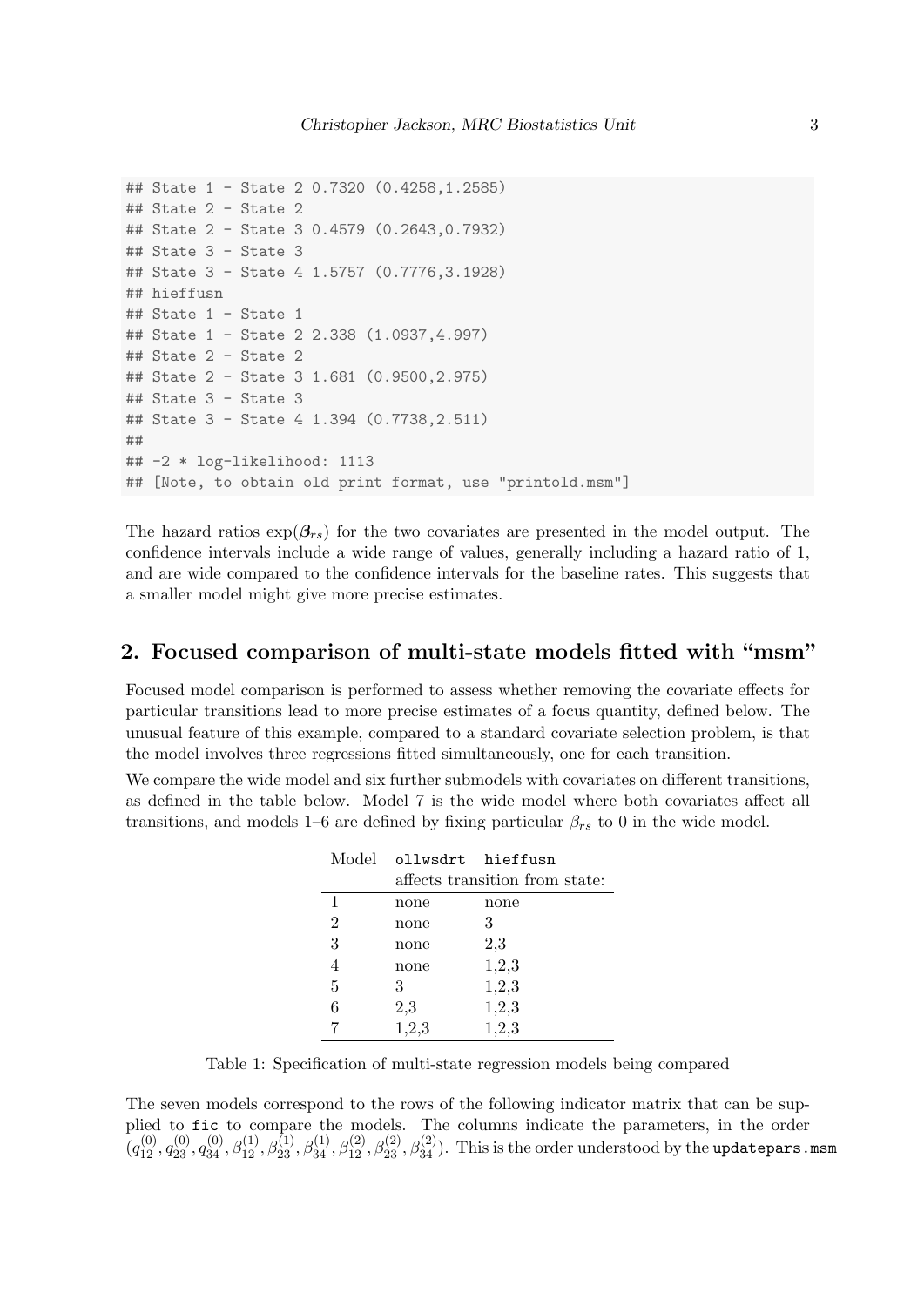function below in the msm package, which we will need to define the focus function.

```
inds <- rbind(
   c(1,1,1,0,0,0,0,0,0),
   c(1,1,1,0,0,0,0,0,1),
   c(1,1,1,0,0,0,0,1,1),
   c(1,1,1,0,0,0,1,1,1),
   c(1,1,1,0,0,1,1,1,1),c(1,1,1,0,1,1,1,1,1),
   c(1,1,1,1,1,1,1,1,1,1))
```
The focus function in this example is taken as the expected total time spent in state 4 over 10 years for people currently in state 1 without ollwsdrt or hieffusn. This is defined as

$$
\int_0^{10} p_{14}(t|\mathbf{x}=0)dt
$$

where  $p_{rs}(t|\mathbf{x})$  is the probability of being in state s at time t for a person in state r at time 0 with covariates x. This is the r, s entry of the transition probability matrix  $P(t|\mathbf{x})$ , defined for a time-homogeneous continuous-time Markov model with intensity matrix  $Q(\mathbf{x})$  as the matrix exponential of  $tQ(\mathbf{x})$ .

The msm package has the function totlos.msm to calculate the expected total time in each state, for a given model, covariate values and time interval. For the wide model, in this example, this is

```
totlos.msm(psor.wide.msm, covariates=0, tot=10)
## State 1 State 2 State 3 State 4
## 6.431 1.995 0.935 0.639
```
However, for fic, the focus needs to be defined as a function of the vector of parameters pars that define  $Q(\mathbf{x})$ , rather than a function of the *fitted model object*. To accomplish this, **msm** provides the function updatepars.msm. This alters a fitted model object (supplied in its first argument) by changing the point estimates to the values supplied in the second argument. This allows the focus function for fic to be defined as

```
focus_tlos <- function(par){
    x.new <- updatepars.msm(psor.wide.msm, par)
    totlos.msm(x.new, covariates=0, tot=10)["State 4"]
}
```
The same technique can be used for various other multi-state model outputs in msm which are complex functions of the model parameters.

Note that updatepars.msm is only available in msm version 1.6.6 or later, available from CRAN since 3 Feb 2017.

Finally, the focused model comparison is performed.